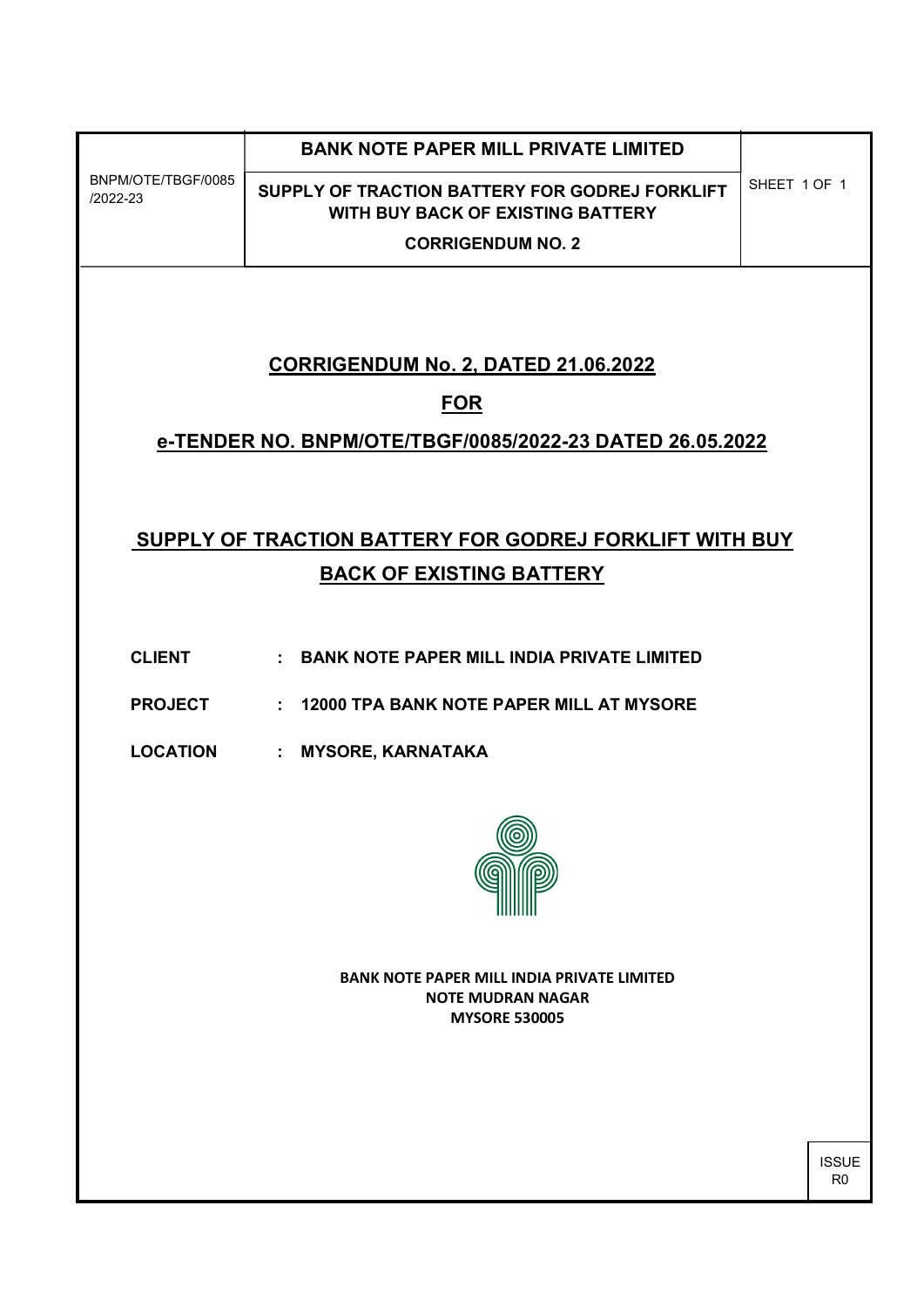| BNPM/OTE/TBGF/0085<br>/2022-23          |                                                                                                                                                                              | <b>BANK NOTE PAPER MILL PRIVATE LIMITED</b>                                                |                        |              |  |  |
|-----------------------------------------|------------------------------------------------------------------------------------------------------------------------------------------------------------------------------|--------------------------------------------------------------------------------------------|------------------------|--------------|--|--|
|                                         |                                                                                                                                                                              | SUPPLY OF TRACTION BATTERY FOR GODREJ FORKLIFT<br><b>WITH BUY BACK OF EXISTING BATTERY</b> |                        | SHEET 1 OF 1 |  |  |
|                                         |                                                                                                                                                                              | <b>CORRIGENDUM NO. 2</b>                                                                   |                        |              |  |  |
|                                         |                                                                                                                                                                              |                                                                                            |                        |              |  |  |
| 1.0<br><b>SCOPE OF THIS CORRIGENDUM</b> |                                                                                                                                                                              |                                                                                            |                        |              |  |  |
| 1.1                                     | This corrigendum dated 21.06.2022, is issued for extension of bid submission<br>date for tender floated on 26.05.2022                                                        |                                                                                            |                        |              |  |  |
| 1.2                                     | Except for details mentioned herein, all other details contained in the tender no.<br>BNPM/OTE/TBGF/0085/2022-23 dated 26.05.2022, shall remain applicable and<br>unchanged. |                                                                                            |                        |              |  |  |
| 2.0                                     | <b>REVISION TO THE TENDER:-</b>                                                                                                                                              |                                                                                            |                        |              |  |  |
| 2.1                                     | Clause no. 1.0 is revised as                                                                                                                                                 |                                                                                            |                        |              |  |  |
|                                         | Closing date and time for submission of bids<br>along with supporting documents through E-tendering<br>30.06.2022, 1400 hours<br>portal.                                     |                                                                                            |                        |              |  |  |
|                                         |                                                                                                                                                                              | Opening date and time                                                                      | 30.06.2022, 1430 hours |              |  |  |
|                                         |                                                                                                                                                                              |                                                                                            |                        |              |  |  |
|                                         |                                                                                                                                                                              |                                                                                            |                        |              |  |  |
|                                         |                                                                                                                                                                              |                                                                                            |                        |              |  |  |
|                                         |                                                                                                                                                                              |                                                                                            |                        |              |  |  |